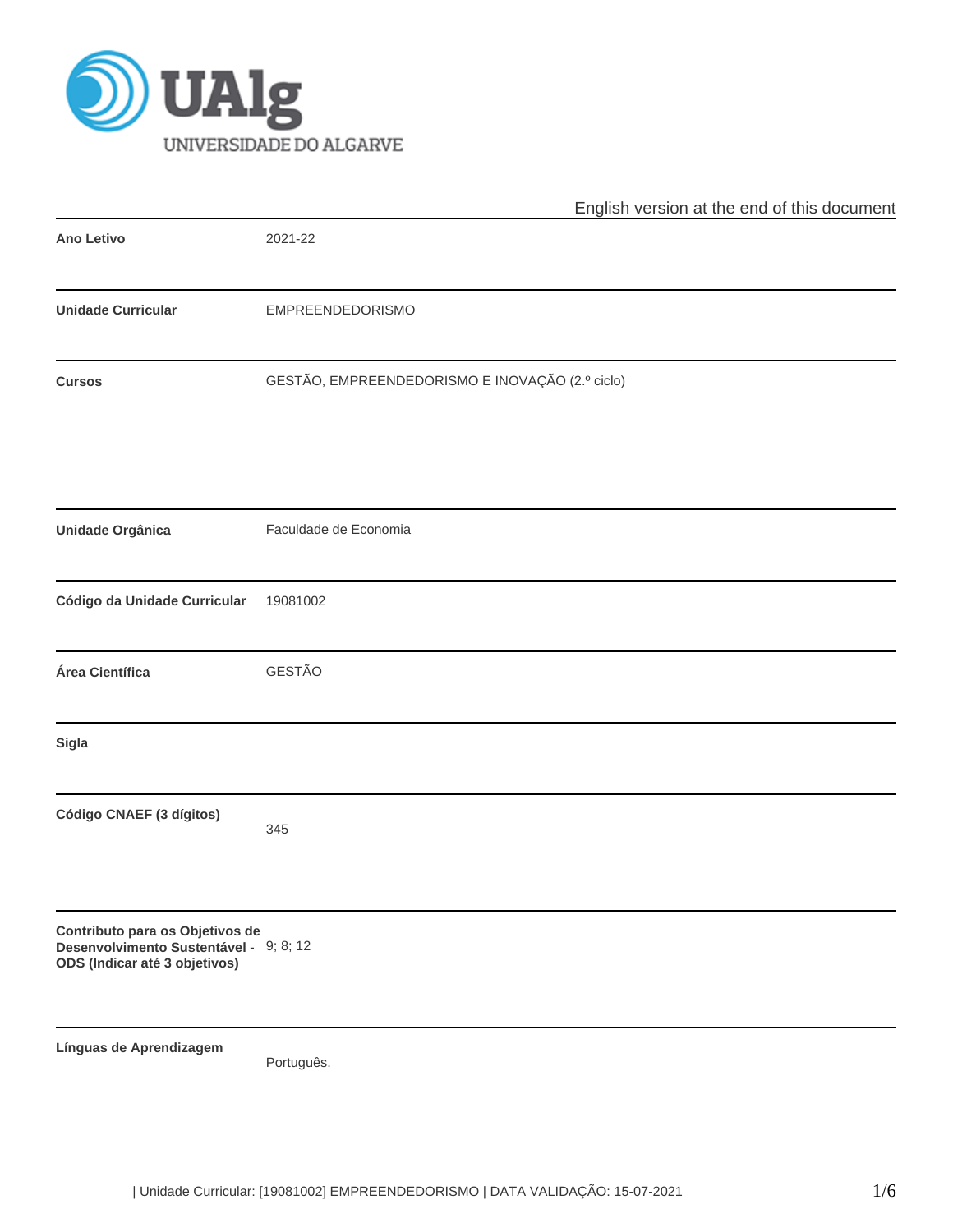

**Modalidade de ensino**

Presencial (e/ou à distância).

**Docente Responsável Dinis Manuel Correia Caetano** 

| <b>I DOCENTE</b>                     | <b>TIPO DE AULA</b> | <b>TURMAS</b>   | TOTAL HORAS DE CONTACTO (*) |
|--------------------------------------|---------------------|-----------------|-----------------------------|
| Dinis Manuel Correia Caetano         | ᅚᄆ                  | TP1             | 6TP                         |
| Francisco Manuel Espingardeiro Banha | חד ּ⊤ר              | <b>TP1: OT1</b> | 12TP: 6O <sup>T</sup>       |

\* Para turmas lecionadas conjuntamente, apenas é contabilizada a carga horária de uma delas.

| <b>ANO</b> | <b>PERIODO DE FUNCIONAMENTO*</b> | <b>HORAS DE CONTACTO</b> | <b>I HORAS TOTAIS DE TRABALHO</b> | <b>ECTS</b> |
|------------|----------------------------------|--------------------------|-----------------------------------|-------------|
|            | ັ                                | 18TP: 9OT: 3O            | 168                               |             |

\* A-Anual;S-Semestral;Q-Quadrimestral;T-Trimestral

## **Precedências**

Sem precedências

### **Conhecimentos Prévios recomendados**

n/a

# **Objetivos de aprendizagem (conhecimentos, aptidões e competências)**

Após aprovação na unidade curricular espera-se que o aluno seja capaz de:

1) Conhecer a complexidade do mundo em que vivemos e o papel que o empreendedorismo pode desempenhar

- 2) Identificar o perfil de um empreendedor e descobrir o seu próprio potencial empreendedor
- 3) Classificar os domínios de um Ecossistema Empreendedor
- 4) Identificar os atores do Ecossistema Empreendedor Português e seus respetivos instrumentos
- 5) Compreender a importância do Plano de Negócios enquanto documento base de um projeto empresarial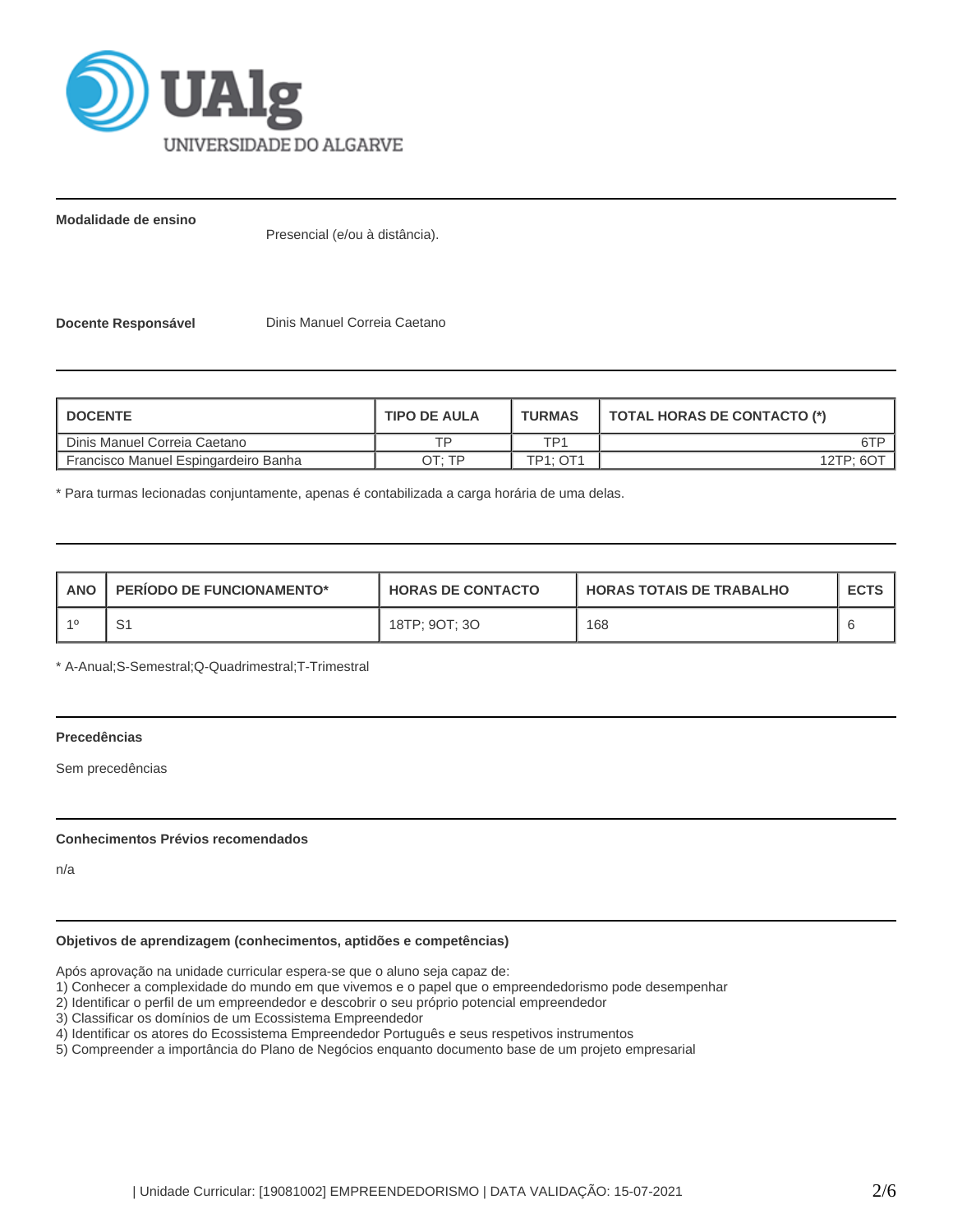

#### **Conteúdos programáticos**

1) Empreendedorismo porquê?: Quatro dinâmicas: ecológica; económica e social na Europa vs Blocos Económicos Concorrentes, tecnológica e criativa; demográfica e educacional;

2) Módulo comportamental: empreendedor em mim; originação de ideias; descoberta dos negócios; dinâmicas de grupo; tipos de empreendedorismo.

3) Ecossistemas Empreendedores: Abordagem conceptual; Modelos de Ecossistemas; Benchmarking mundial;

4) Ecossistema Empreendedor Português seus atores e instrumentos;

5) Aspetos conceptuais de um Business Plan: Tipos de planos e etapas; Descrição do negócio; Plano operacional; Modelo Económico-Financeiro; Fontes de Financiamento;

#### **Metodologias de ensino (avaliação incluída)**

A componente letiva possui a seguinte estrutura: teóricas/práticas (18h) e orientação tuturial (9h).

Os alunos possuem à sua disposição um centro de recursos digital constituido com os seguintes conteúdos: slides apresentados nas aulas, estudos e papers científicos e casos de estudo de startups nacionais e internacionais. A metodologia adotada assenta em: aulas teóricas e práticas de exposição de matérias; trabalhos em grupos suportados em casos de estudo; Dinâmicas de grupo e discussão dos resultados na sala de aula.

A avaliação contínua assenta na seguintes componentes principais: Teste escrito individual que abrange toda a matéria lecionada (70%) e trabalho de grupo (30%).

### **Bibliografia principal**

Banha, F. (2016). Educação para o Empreendedorismo. Cartas a um professor... O Triunfo dos Empreendedores, Lisboa, Bnomics. Banha, F. et al.(2017). The main barriers of Portuguese entrepreneurship ecosystem: Interpretive Structural Modeling (ISM) approach, Tourism & Management Studies.

Barriger, B., & Ireland, D. (2019). Entrepreneurship: Successfully Launching New Ventures, Student Value Edition Pearson; 6 edition. Feld, B. & Hathaway, I. (2020). The startup community way: evolving an entrepreneurial ecosystem, New Jersey, John Wiley & Sons, Inc. Osterwalder, A., & Pigneur, Y. (2011). Criar Modelos de Negócio, Lisboa, Editora D. Quixote.

Raz, Guy (2020). How I Built This: The Unexpected Paths to Success from the World´s Most Inspiring Entrepreneurs, Houghton Mifflin Harcourt.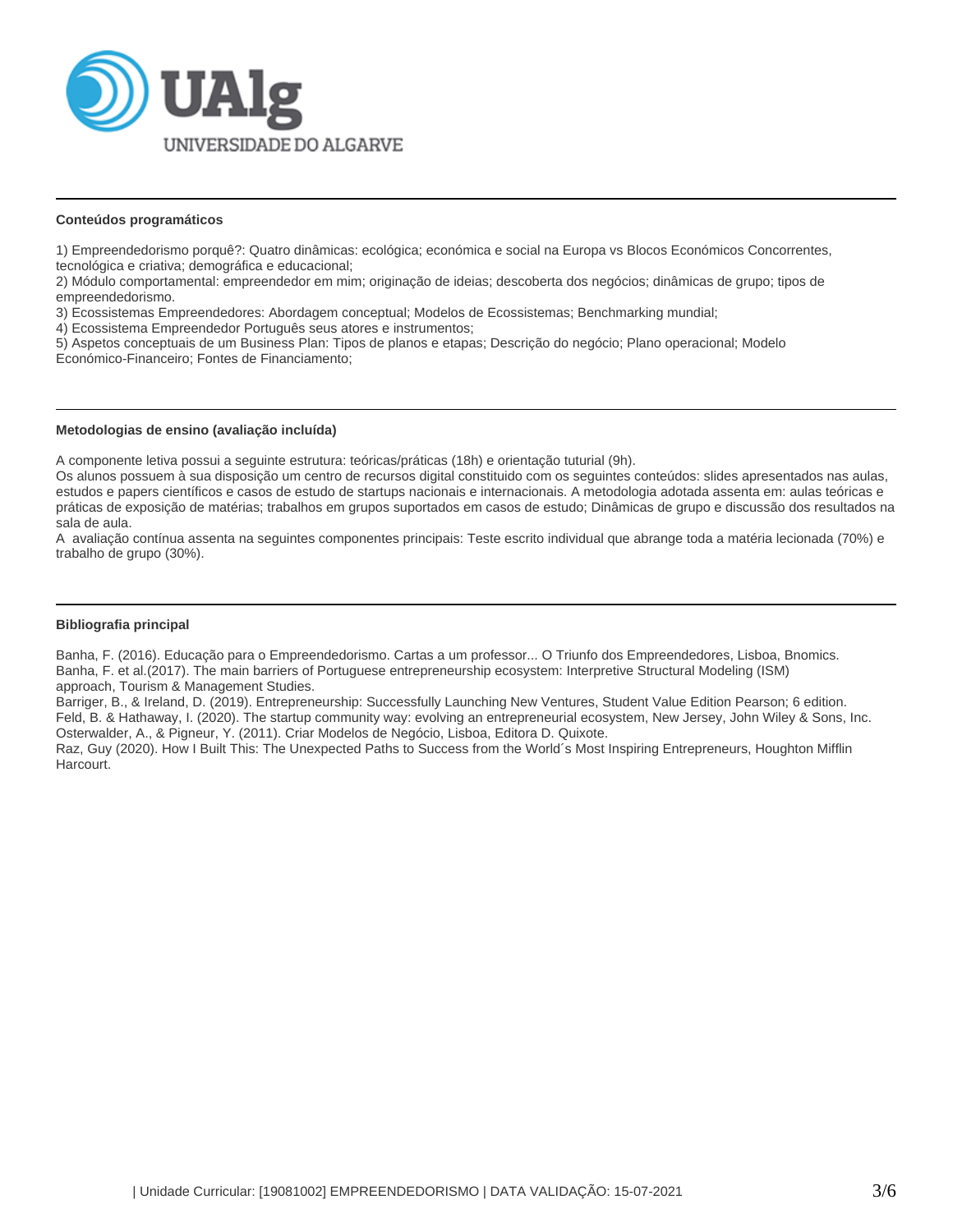

| <b>Academic Year</b>                                                                                   | 2021-22                  |
|--------------------------------------------------------------------------------------------------------|--------------------------|
| <b>Course unit</b>                                                                                     | <b>ENTREPRENEURSHIP</b>  |
| <b>Courses</b>                                                                                         | Common Branch            |
| <b>Faculty / School</b>                                                                                | THE FACULTY OF ECONOMICS |
| <b>Main Scientific Area</b>                                                                            |                          |
| Acronym                                                                                                |                          |
| <b>CNAEF</b> code (3 digits)                                                                           | 345                      |
| <b>Contribution to Sustainable</b><br><b>Development Goals - SGD</b><br>(Designate up to 3 objectives) | 9; 8; 12                 |
| Language of instruction                                                                                | Portuguese.              |
|                                                                                                        |                          |

**Teaching/Learning modality**

In class (and/or online).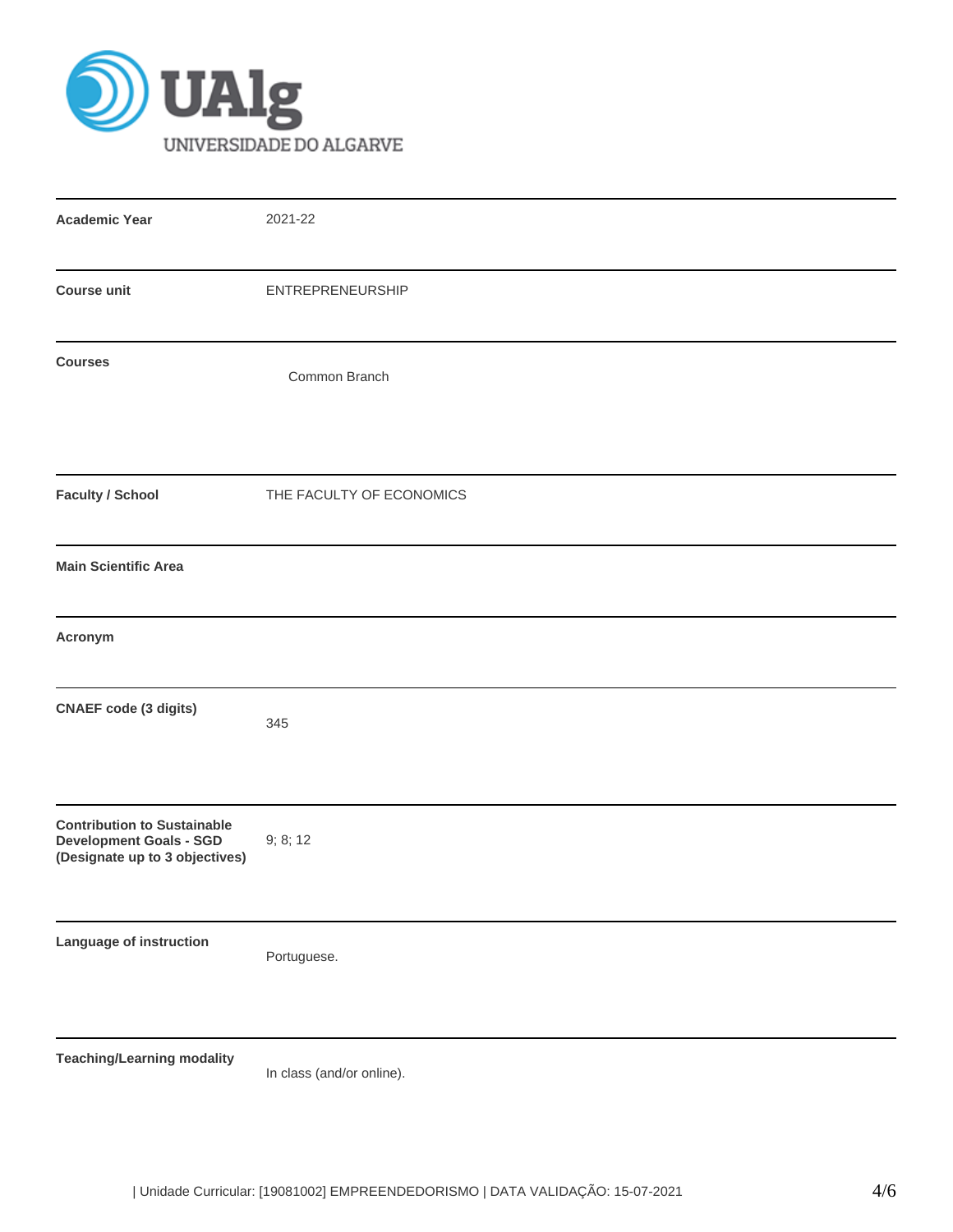

**Coordinating teacher** Dinis Manuel Correia Caetano

| Teaching staff                        | <b>Type</b> | <b>Classes</b>  | Hours (*) |
|---------------------------------------|-------------|-----------------|-----------|
| <b>I</b> Dinis Manuel Correia Caetano | <b>TD</b>   | TP <sub>1</sub> | 6TP       |
| Francisco Manuel Espingardeiro Banha  | OT:TP       | <b>TP1: OT1</b> | 12TP; 601 |

\* For classes taught jointly, it is only accounted the workload of one.

| <b>Conta</b><br>hours |  |               | TO. |   | - |     | otal |
|-----------------------|--|---------------|-----|---|---|-----|------|
|                       |  | $\parallel$ C | ΠС  | Ш | Ш | lls | 168  |

T - Theoretical; TP - Theoretical and practical ; PL - Practical and laboratorial; TC - Field Work; S - Seminar; E - Training; OT - Tutorial; O - Other

### **Pre-requisites**

no pre-requisites

### **Prior knowledge and skills**

n/a.

### **The students intended learning outcomes (knowledge, skills and competences)**

After approval of the curricular unit we expect the student to:

1) Know the complexity of the world in which we live in and the role that entrepreneurship can play

2) Identify the profile of an entrepreneur and find out his/her own entrepreneurial potential

3) Classify the domains of an Entrepreneurial Ecosystem

4) Identify the actors of the Portuguese Entrepreneurial Ecosystem and its tools

5) Understand the importance of the Business Plan as base document of a business project

### **Syllabus**

1) Why Entrepreneurship? Four momentums: Ecologic, Economic and Social in Europe vs Competing Economic Blocks, Technologic and Creative, Demographic and Educational;

2) Behavioural Module: The Entrepreneur in me, Ideas Generation, Finding Businesses, Group Dynamics;

3) Entrepreneurial Ecosystems: conceptual approach, Ecosystems models, World Benchmarking;

4) Portuguese Entrepreneurial Ecosystem its Actors and Tools;

5) Conceptual aspects of a Business Plan: kinds of plans and stages; business description; operational plan; economical-financial model; financing sources.